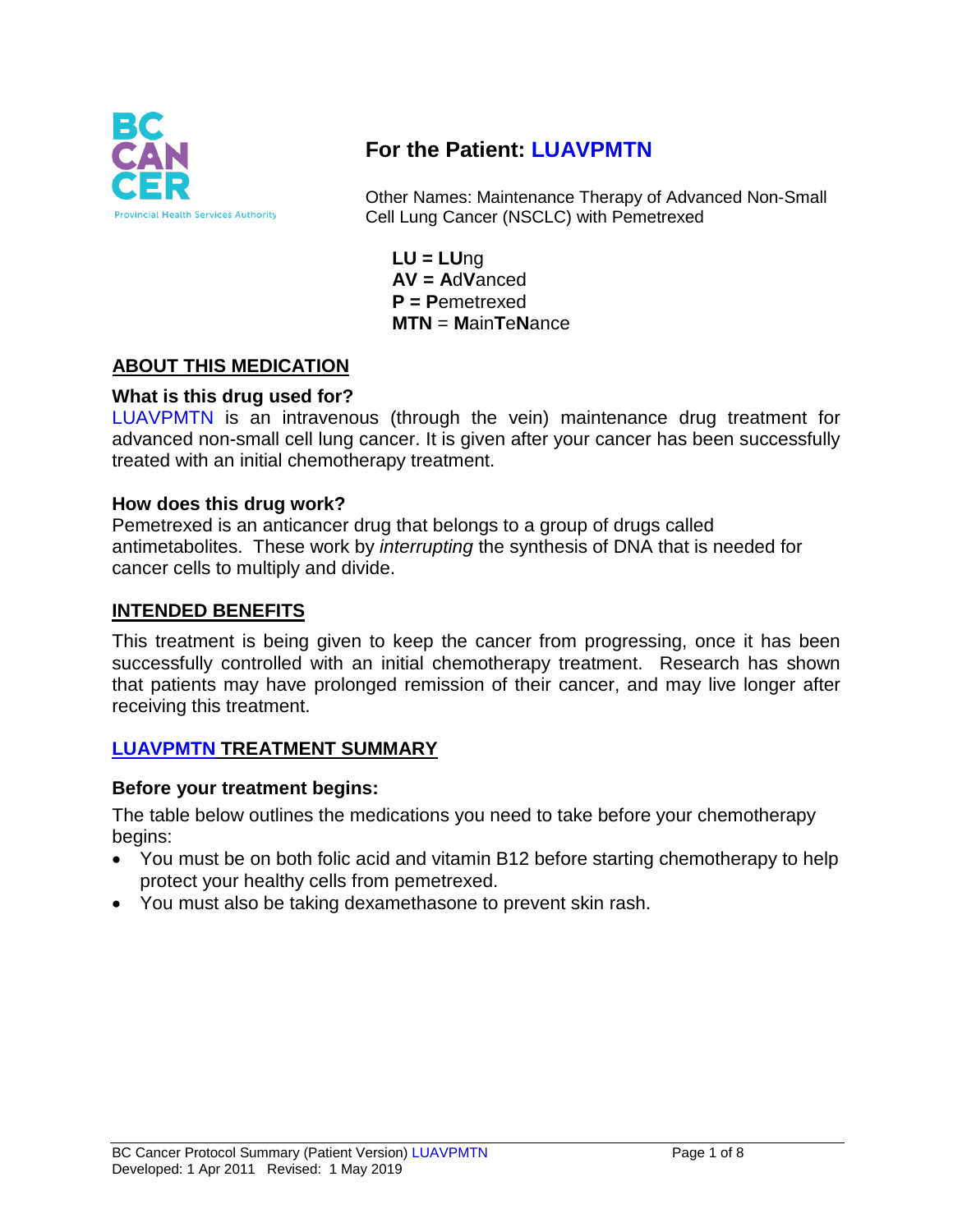| <b>MEDICATION</b>                           | <b>WHERE TO GET IT</b>                                                                 | <b>HOW TO TAKE IT</b>                                                                                                                                                                                                                 |
|---------------------------------------------|----------------------------------------------------------------------------------------|---------------------------------------------------------------------------------------------------------------------------------------------------------------------------------------------------------------------------------------|
| <b>Folic Acid</b> 0.4 mg tablets            | At your regular pharmacy,<br>without a prescription                                    | Take one tablet $(0.4 \text{ mg})$ once<br>daily. Start one week before your<br>first treatment and stop three<br>weeks after your last treatment.                                                                                    |
| Vitamin B12 1000 mcg<br>$(\mu g)$ injection | At your regular pharmacy,<br>behind the pharmacy<br>counter, without a<br>prescription | Your doctor or nurse will inject<br>this into your muscle once every<br>9 weeks. Start one week before<br>your first treatment and stop three<br>weeks after your last treatment.                                                     |
| <b>Dexamethasone 4 mg</b><br>tablets        | At your regular pharmacy,<br>with a doctor's prescription                              | For each treatment cycle, take 1<br>tablet twice daily for $3$ days $-$ the<br>day before treatment, the day of<br>treatment and the day after<br>treatment (unless otherwise<br>instructed). Always take<br>dexamethasone with food. |

#### **How is this drug given?**

- Pemetrexed is a clear liquid that is given as an infusion once every 3 weeks.
- Each 3-week period is called one "cycle".
- For each cycle, you will have pemetrexed given to you intravenously (through the vein) over 10 minutes on Day 1 only.

### **What will happen when I get this drug?**

- A blood test is done within one month of starting treatment.
- A blood test is also done before Day 1 of each cycle.
- For the first two cycles of treatment, an additional blood test will be done once a week.
- The dose and timing of your chemotherapy may be changed based on your blood test results and/or other side effects.
- Your very first treatment will take longer than other treatments because a nurse will be reviewing the possible side effects of your chemotherapy plan and will discuss with you how to manage them. *It is a good idea to bring someone with you to your first chemotherapy appointment.*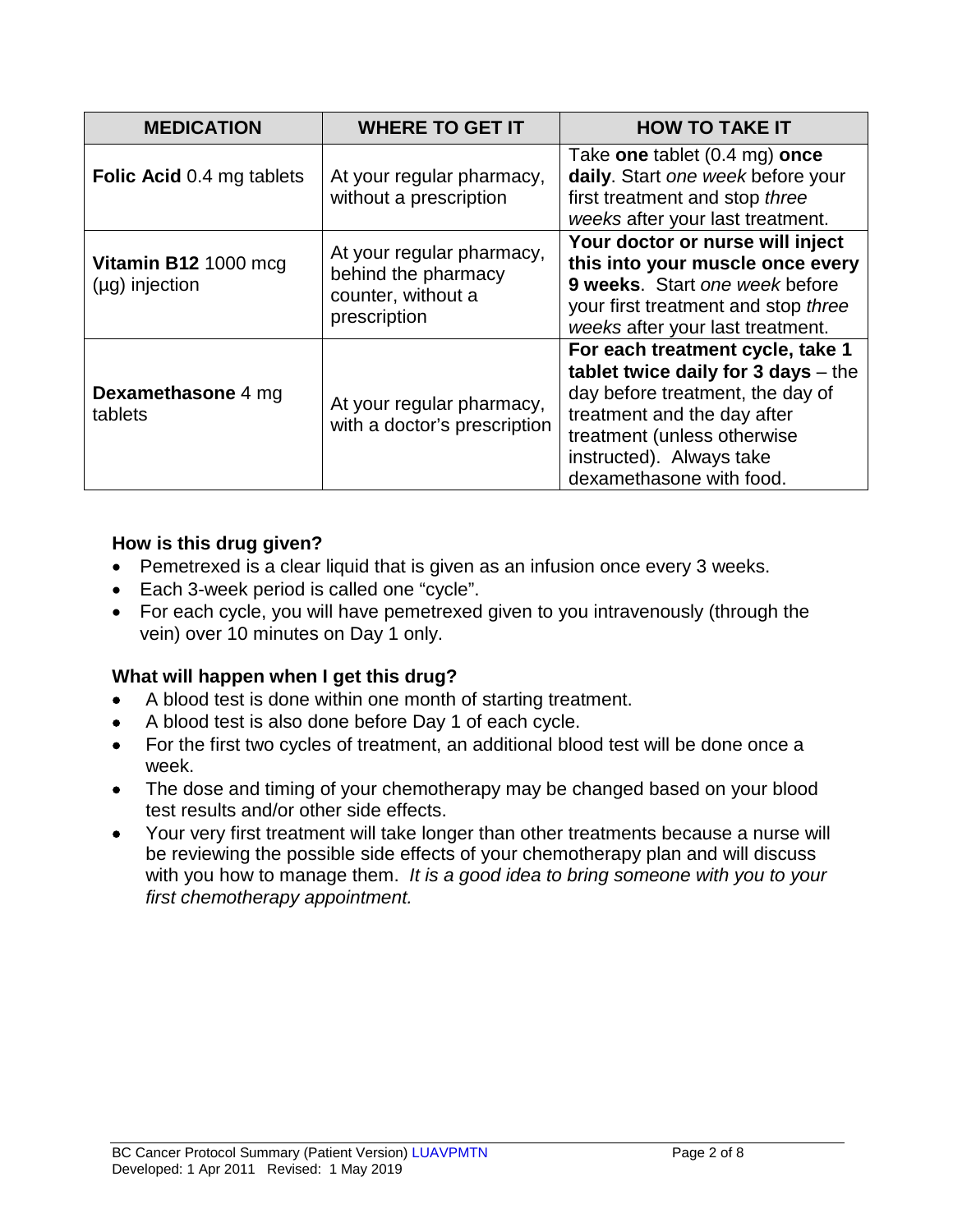### **LUAVPMTN TREATMENT PROTOCOL**

#### **Start Date: \_\_\_\_\_\_\_\_\_\_\_\_\_\_\_\_\_\_\_\_\_\_\_\_\_\_\_\_**

### **Cycle 1:**

| Day 1             | Day 2     | Day 3     | Day 4  | Day 5     | Day 6         | Day 7     |
|-------------------|-----------|-----------|--------|-----------|---------------|-----------|
| <b>Blood test</b> | <b>No</b> | <b>No</b> | No     | <b>No</b> | <b>No</b>     | <b>No</b> |
| Pemetrexed        | chemo     | chemo     | chemo  | chemo     | chemo         | chemo     |
| Day 8             | Day 9     | Day 10    | Day 11 | Day 12    | Day 13        | Day 14    |
| <b>Blood test</b> | <b>No</b> | <b>No</b> | No     | <b>No</b> | <b>No</b>     | <b>No</b> |
| No Chemo          | chemo     | chemo     | chemo  | chemo     | chemo         | chemo     |
| Day 15            | Day 16    | Day 17    | Day 18 | Day 19    | <b>Day 20</b> | Day 21    |
| <b>Blood test</b> | <b>No</b> | <b>No</b> | No     | <b>No</b> | <b>No</b>     | <b>No</b> |
| No Chemo          | chemo     | chemo     | chemo  | chemo     | chemo         | chemo     |

**This 21-day cycle will continue to repeat as long as you are benefiting from treatment and not having too many side effects**

> **(weekly blood tests may not be required after Cycle #2 – this will be up to your oncologist)**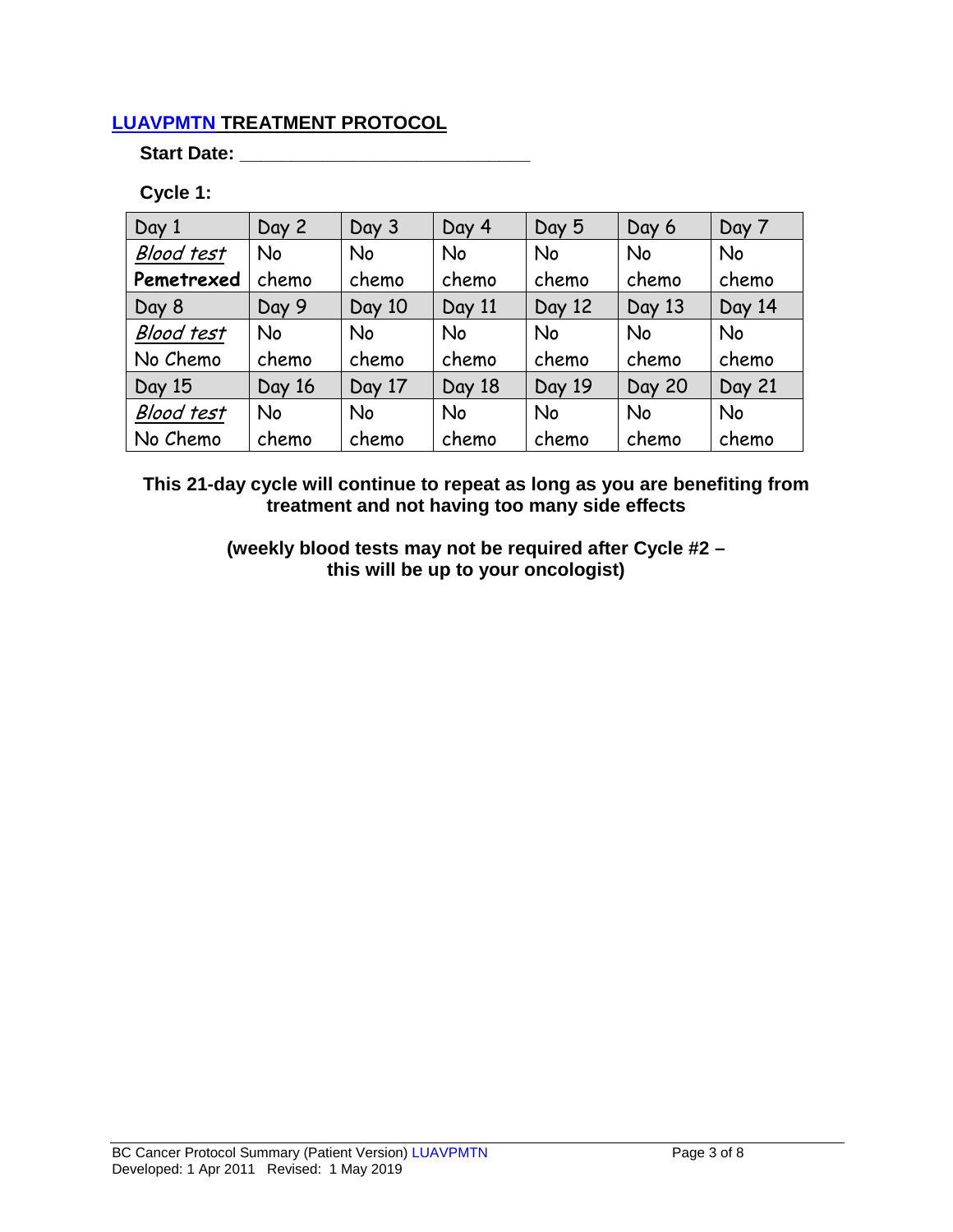# **CHEMOTHERAPY SIDE EFFECTS AND MANAGEMENT**

#### **Are there any risks?**

• Unexpected and unlikely side effects can occur with any drug treatment. The ones listed below are particularly important for you to be aware of.

| <b>SERIOUS SIDE EFFECTS</b>                                                                                                                                                                                                                                                                           | <b>How common</b><br>is it? | <b>MANAGEMENT</b>                                                                                                                                                                                                                                                                                                                                                                          |
|-------------------------------------------------------------------------------------------------------------------------------------------------------------------------------------------------------------------------------------------------------------------------------------------------------|-----------------------------|--------------------------------------------------------------------------------------------------------------------------------------------------------------------------------------------------------------------------------------------------------------------------------------------------------------------------------------------------------------------------------------------|
| Your white blood cells may<br>decrease a few days after your<br>treatment. They usually return<br>to normal in 2-3 weeks. White<br>blood cells protect your body<br>by fighting bacteria (germs)<br>that cause infection. When<br>they are low, you are at<br>greater risk of having an<br>infection. | <b>Uncommon</b>             | To help prevent infection:<br>Wash your hands often and always after using the bathroom.<br>Avoid crowds and people who are sick.<br>Call your doctor <i>immediately</i> at the first sign of an <i>infection</i> such<br>as fever (over 100°F or 38°C by an oral thermometer), chills,<br>cough or burning when you pass urine.                                                           |
| Your platelets may decrease<br>during or after your treatment<br>They will return to normal after<br>your last treatment. Platelets<br>help to make your blood clot<br>when you hurt yourself. You<br>may bruise or bleed more<br>easily than usual.                                                  | Uncommon                    | To help prevent bleeding problems:<br>Try not to bruise, cut or burn yourself.<br>Clean your nose by blowing gently, do not pick your nose.<br>Avoid constipation.<br>Brush your teeth gently with a soft toothbrush as your gums may<br>bleed more easily. Maintain good oral hygiene.<br>Avoid taking ASA (eg: ASPIRIN®) or Ibuprofen (eg: ADVIL®), unless<br>prescribed by your doctor. |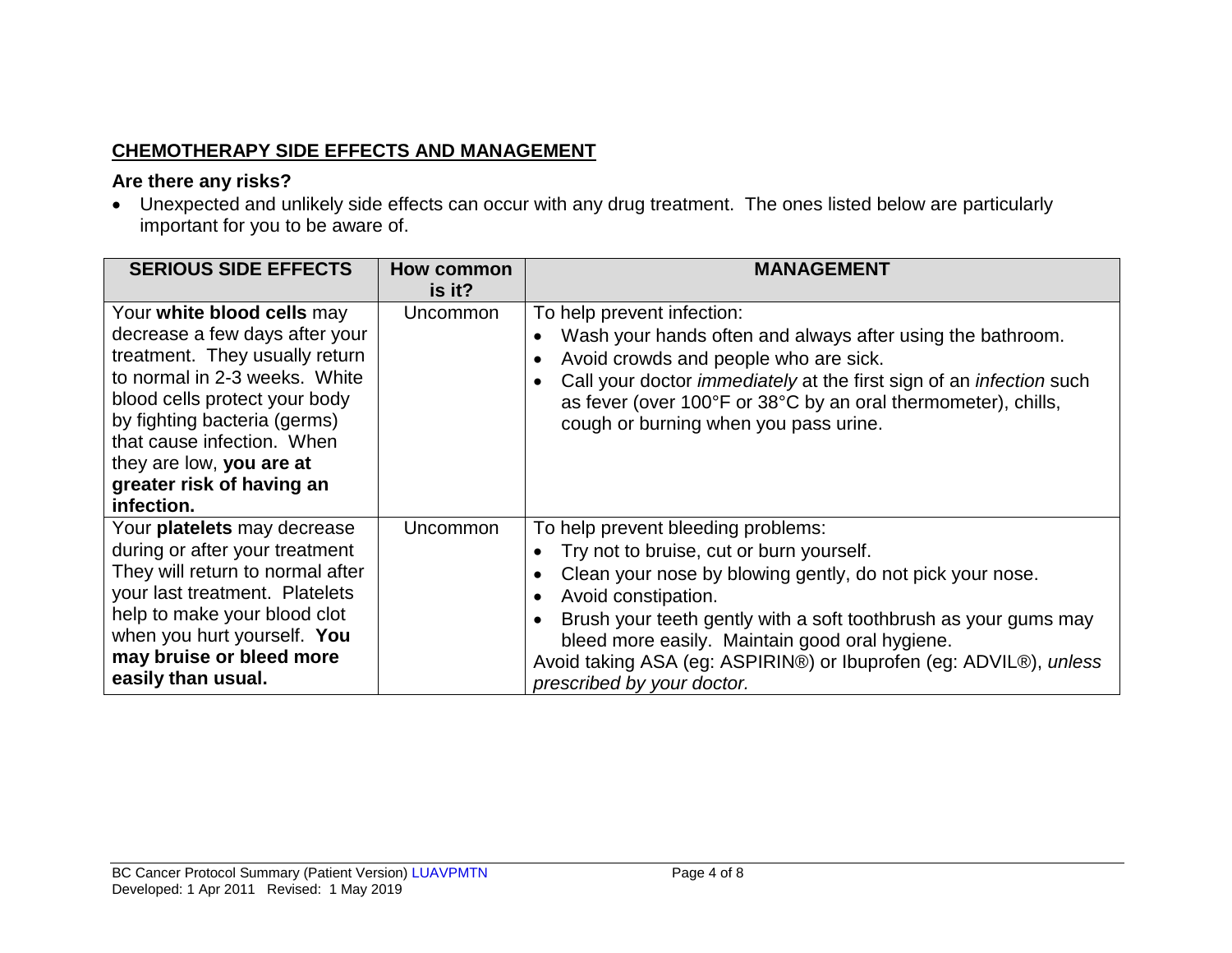| <b>OTHER SIDE EFFECTS</b>                                                                                | <b>How Common</b><br>Is It? | <b>MANAGEMENT</b>                                                                                                                                                                                                                                                                                                                                                       |
|----------------------------------------------------------------------------------------------------------|-----------------------------|-------------------------------------------------------------------------------------------------------------------------------------------------------------------------------------------------------------------------------------------------------------------------------------------------------------------------------------------------------------------------|
| <b>Tiredness</b> and lack of energy<br>may occur.                                                        | Common                      | Do not drive a car or operate machinery if you are feeling tired.<br>$\bullet$<br>Try the ideas in "Your Bank of Energy Savings: How People with<br>$\bullet$<br>Cancer can Handle Fatigue".                                                                                                                                                                            |
| Loss of appetite and weight<br>loss may occur and may<br>persist after discontinuation of<br>pemetrexed. | Common                      | Try the ideas in "Food Ideas to Help with Decreased Appetite".<br>$\bullet$                                                                                                                                                                                                                                                                                             |
| <b>Skin rashes may sometimes</b><br>occur.                                                               | Common                      | You will be given dexamethasone, a steroid which will help decrease<br>your chance of having a rash. A mild rash may still occur. To help<br>itching:<br>You can use calamine lotion.<br>If very irritating, call your doctor during office hours. Otherwise,<br>make sure to mention it at your next visit.                                                            |
| Pain or tenderness may occur<br>where the needle was placed<br>in your vein.                             | Uncommon                    | Apply cool compresses or soak in cool water for 15-20 minutes<br>$\bullet$<br>several times a day.                                                                                                                                                                                                                                                                      |
| Nausea and vomiting may<br>occur after your treatment.<br>Most people have little or no<br>nausea.       | Uncommon                    | You may be given a prescription for anti-nausea drug(s) to take<br>before your chemotherapy treatment and/or at home. It is easier to<br>prevent nausea than to treat it once it has happened, so follow<br>directions closely.<br>Drink plenty of liquids.<br>$\bullet$<br>Eat and drink often in small amounts.<br>Try the ideas in "Food Choices to Control Nausea". |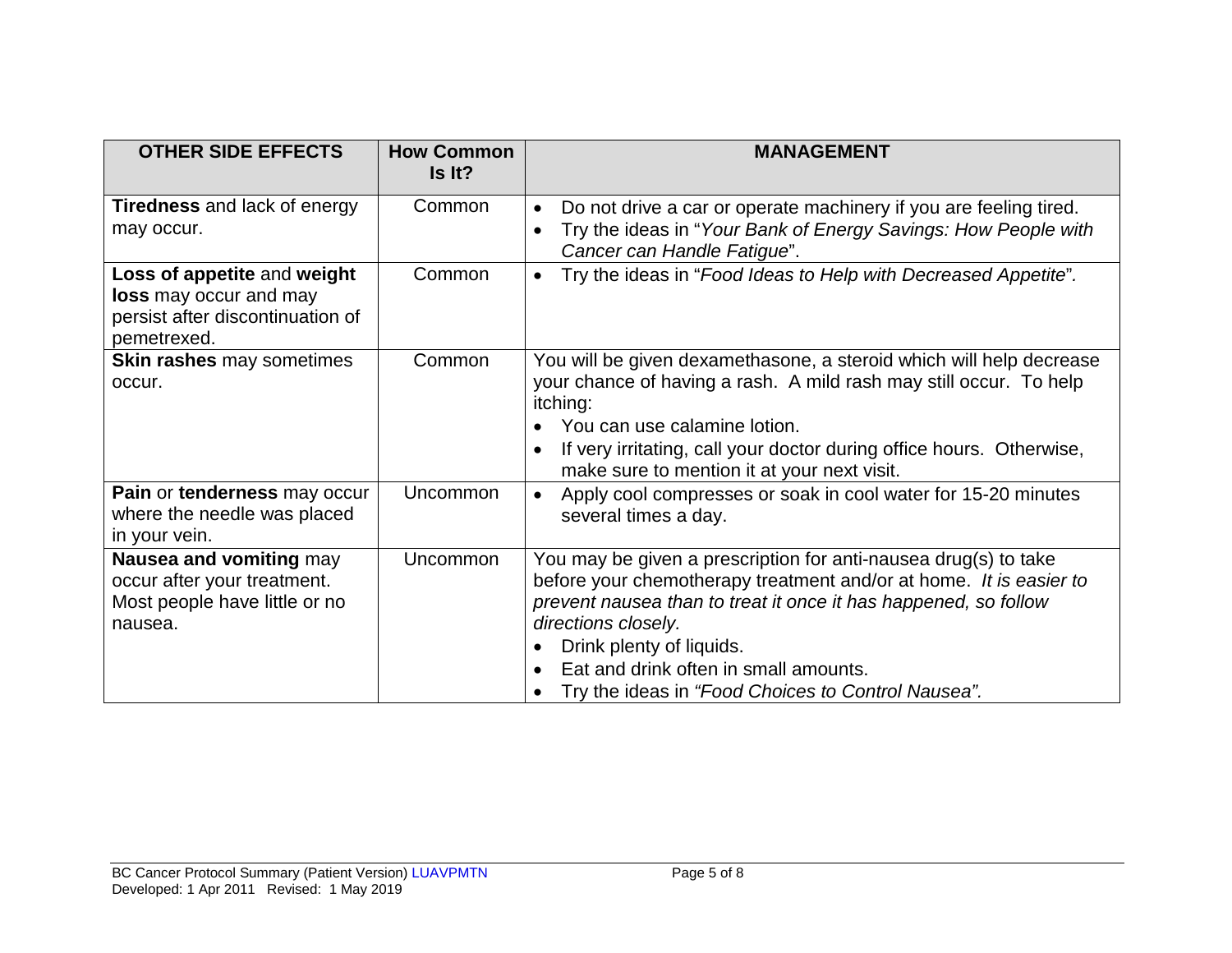| <b>OTHER SIDE EFFECTS</b>                                                                                                                                                                                         | <b>How Common</b><br>Is It? | <b>MANAGEMENT</b>                                                                                                                                                                                                                                                                                                                                                                                                                                 |
|-------------------------------------------------------------------------------------------------------------------------------------------------------------------------------------------------------------------|-----------------------------|---------------------------------------------------------------------------------------------------------------------------------------------------------------------------------------------------------------------------------------------------------------------------------------------------------------------------------------------------------------------------------------------------------------------------------------------------|
| <b>Diarrhea</b> may sometimes<br>occur.                                                                                                                                                                           | Uncommon                    | To help diarrhea:<br>Drink plenty of liquids.<br>Eat and drink often in small amounts.<br>Avoid high fibre foods as outlined in "Food Ideas to Help with<br>Diarrhea during Chemotherapy".                                                                                                                                                                                                                                                        |
| Sore mouth may sometimes<br>occur a few days after<br>treatment. Mouth sores can<br>occur on the tongue, the sides<br>of the mouth or in the throat.<br>Mouth sores or bleeding gums<br>can lead to an infection. | <b>Uncommon</b>             | Brush your teeth gently after eating and at bedtime with a very soft<br>toothbrush. If your gums bleed, use gauze instead of a brush.<br>Use baking soda instead of toothpaste.<br>Make a mouthwash with $\frac{1}{2}$ teaspoon baking soda or salt in 1 cup<br>warm water and rinse several times a day.<br>Try soft, bland foods like puddings, milkshakes and cream soups.<br>Avoid spicy, crunchy or acidic food, and very hot or cold foods. |
| <b>Hair loss</b> is rare. If there is<br>hair loss, your hair will grow<br>back once you stop treatment.<br>Colour and texture may<br>change.                                                                     | Rare                        | Use a gentle shampoo and soft brush.<br>Care should be taken with use of hair spray, bleaches, dyes and<br>perms.<br>Refer to the pamphlet For the Patient: "Hair loss due to<br>$\bullet$<br>chemotherapy"                                                                                                                                                                                                                                       |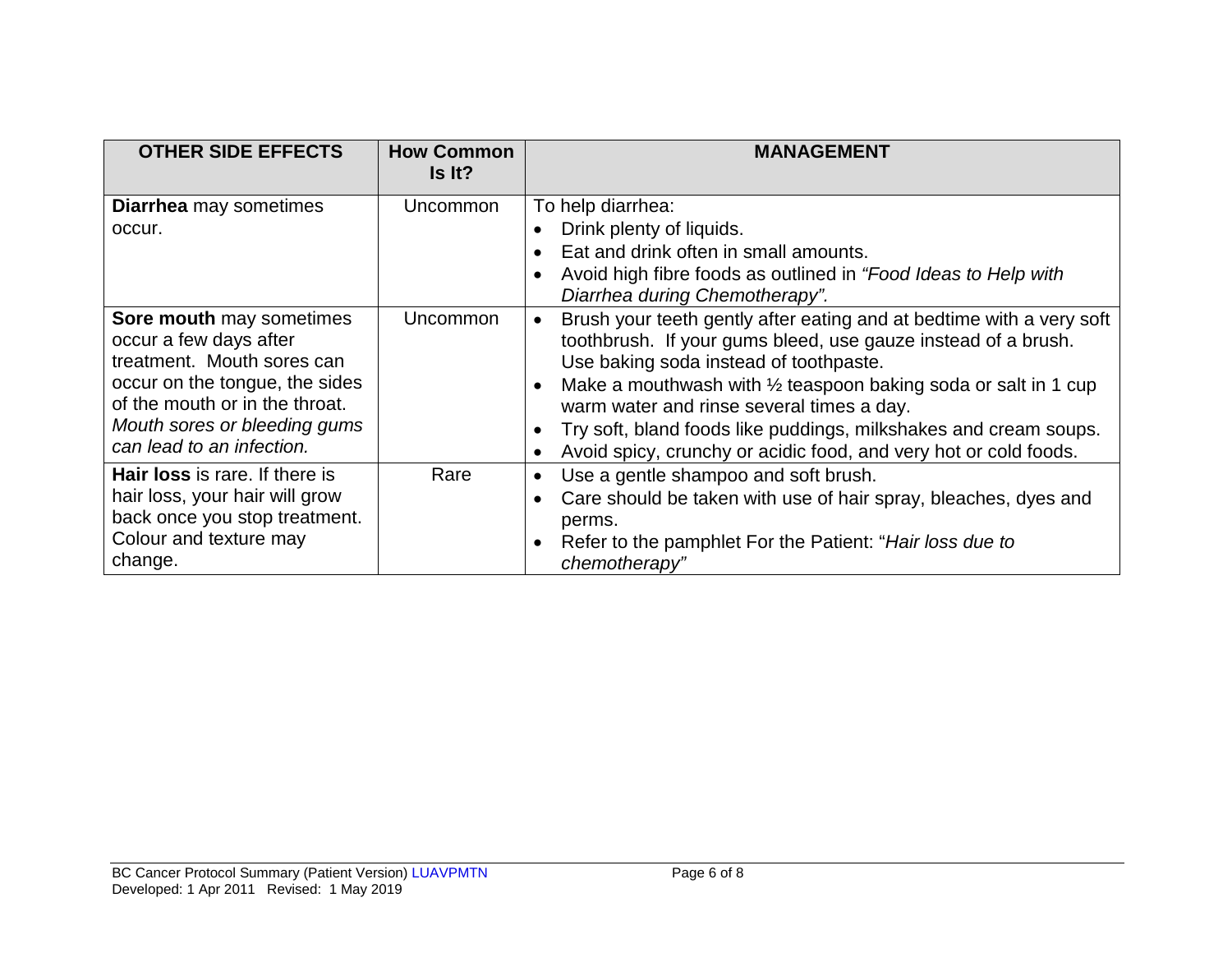### **INSTRUCTIONS FOR THE PATIENT**

### **What other drugs can interact with LUAVPMTN?**

- Other drugs such as ibuprofen (ADVIL®) may interact with LUAVPMTN. Tell your doctor if you are taking this or any other drugs as you may need extra blood tests, your dose may need to be changed or your treatment may need to be held for a few days.
- Check with your doctor or pharmacist before you start taking any new prescription or non-prescription drugs.

# **Other important things to know:**

- The drinking of alcohol (in small amounts) does not appear to affect the safety or usefulness of this treatment.
- This treatment may damage sperm and may cause harm to the baby if used during pregnancy. It is best to use *birth control* while you are undergoing treatment and for *3 months afterwards*. Tell your doctor right away if you or your partner becomes pregnant. Do not breast feed during treatment.
- Tell all doctors or dentists you see that you being treated with pemetrexed before you receive treatment of any form.

# **SEE YOUR DOCTOR OR GET EMERGENCY HELP IMMEDIATELY IF YOU HAVE:**

- Signs of an **infection** such as fever (over 100°F or 38°C by an oral thermometer), shaking chills, severe sore throat, productive cough, pain or burning when you pass urine, cloudy or foul smelling urine.
- Signs of **bleeding problems** such as black, tarry stools; extensive bruising; blood in urine or pinpoint red spots on skin.
- Signs of an **allergic reaction** (rare) soon after a treatment including dizziness, fast heartbeat, face swelling or breathing problems.
- Signs of a **blood clot** such as tenderness or hardness over a vein, calf swelling and tenderness, sudden onset of cough, chest pain or shortness of breath.

### **SEE YOUR DOCTOR AS SOON AS POSSIBLE (DURING OFFICE HOURS) IF YOU HAVE:**

- Signs of **anemia** such as unusual tiredness or weakness.
- Signs of **liver problems** such as yellow eyes or skin, white or clay-coloured stools.
- Signs of **lung problems** such as shortness of breath, wheezing or coughing.
- **Skin rash** or **itching**.